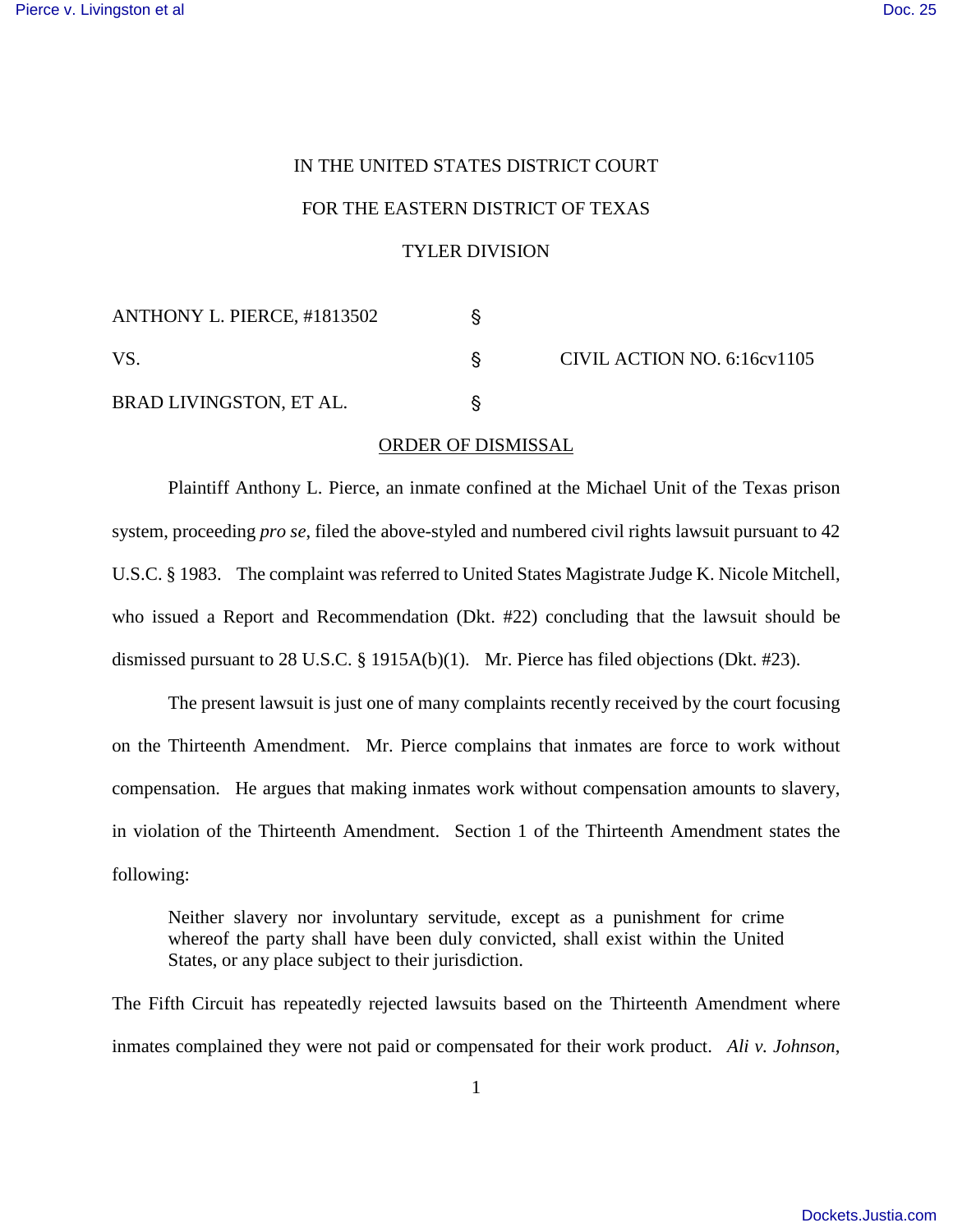259 F.3d 317, 318 (5th Cir. 2001) ("[I]nmates sentenced to incarceration cannot state a viable Thirteenth Amendment claim if the prison system requires them to work."); *Wendt v. Lynaugh*, 841 F.2d 619, 620 (5th Cir. 1988); *Walker v. Director Texas Department of Criminal Justice*, 177 F. App'x 426 (5th Cir. 2006). The Court observed that the Thirteenth Amendment specifically excepts "punishment for crime whereof the party shall have been duly convicted." *Wendt*, 841 F.2d at 620.

Mr. Pierce's objections primarily focus on Magistrate Judge Mitchell's discussion about whether he has an expectancy of release and a protected liberty interest in good time/work time. "'[N]either habeas nor civil rights relief can be had absent the allegation by a plaintiff that he or she has been deprived of some right secured to him or her by the United States Constitution or the laws of the United States.'" *Hillard v. Bd. of Pardons and Paroles*, 759 F.2d 1190, 1192 (5th Cir. 1985) (citation omitted). "There is no constitutional or inherent right of a convicted person to be conditionally released before the expiration of a valid sentence." *Greenholtz v. Inmates of Neb. Penal & Correctional Complex*, 442 U.S. 1, 7, 99 S. Ct. 2100, 2014 (1979). Under the Constitution, a prison system is entitled to incarcerate an inmate the entire length of his sentence. A State may, however, establish a parole system. *Id.* An inmate may have a due process right in good time and an expectancy of early release depending upon the wording of a state statute. *Id.* at 11-12, 99 S. Ct. at 2106. Texas law, however, does not create an entitlement to release on parole. *Williams v. Briscoe*, 641 F.2d 274, 277 (5th Cir.), *cert. denied*, 454 U.S. 854, 102 S. Ct. 299 (1981). Mr. Pierce does not have a protected liberty interest in parole. His argument in his objections that he has an entitlement to parole is contrary to clearly established Fifth Circuit law.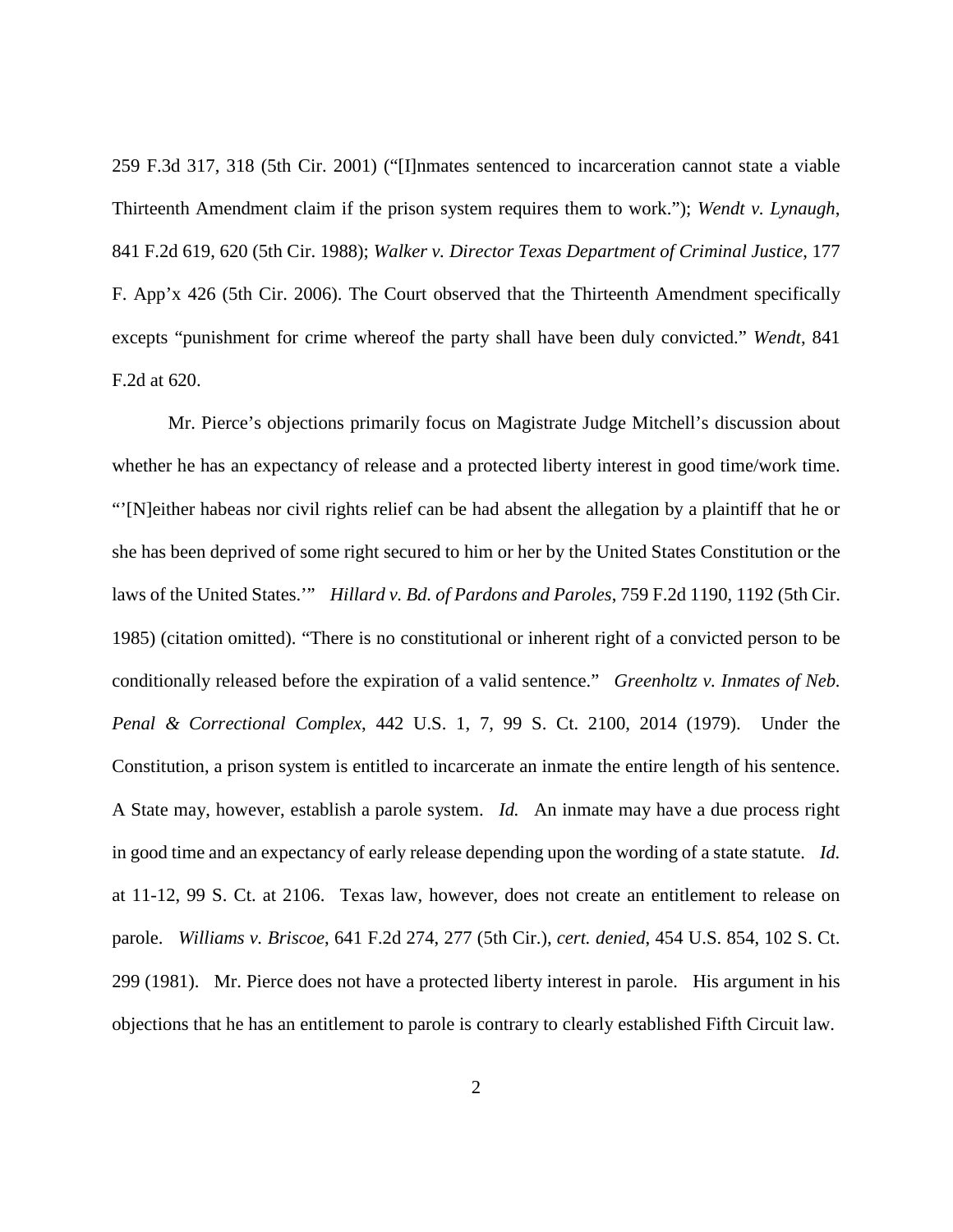By comparison, Texas' mandatory supervision law may create some "expectancy of release" depending upon the circumstances surrounding an inmate's conviction, thereby providing a protected liberty interest. *Boss v. Quarterman*, 552 F.3d 425, 427 (5th Cir. 2008). Thus, the initial question for the Court's consideration is whether Mr. Pierce is eligible for release on mandatory supervision. As was noted in the Report and Recommendation, Mr. Pierce is in custody pursuant to a conviction for capital murder. He acknowledges that he has a life sentence. He is ineligible for release on mandatory supervision because of his life sentence. *Arnold v. Cockrell*, 306 F.3d 277, 279 (5th Cir. 2002). Because he is not eligible for release on mandatory supervision, Mr. Pierce does not have a protected liberty interest in good conduct time or work time associated with mandatory supervision. *Bagby v. Karriker*, 539 F. App'x 468, 469 (5th Cir. 2013). Under the circumstances of his conviction, Mr. Pierce does not have a basis for a lawsuit regarding a protected liberty interest in release from prison or good time or work time.

Mr. Pierce also alleges in his complaint and objections that his rights under the Ex Post Facto Clause have been violated. In particular, the Parole Board's retrospective use of new laws to increase the time between reviews for parole (set-offs) allegedly violate the Ex Post Facto Clause. The Fifth Circuit has rejected such arguments. *Olstad v. Collier*, 326 F. App'x 261, 263-64 (5th Cir. 2009). Plaintiff's *ex post facto* claims, along with his objections, are frivolous.

Mr. Pierce also refers to Subsection Three of his original complaint, which renews his complaint about inmates not being paid wages for labor/services. He notes that Texas recognizes the need to pay prisoners for some types of labor/services associated with the Federal Prison Programs Act and codified in Tex. Gov't Code § 497.004. Magistrate Judge Mitchell correctly